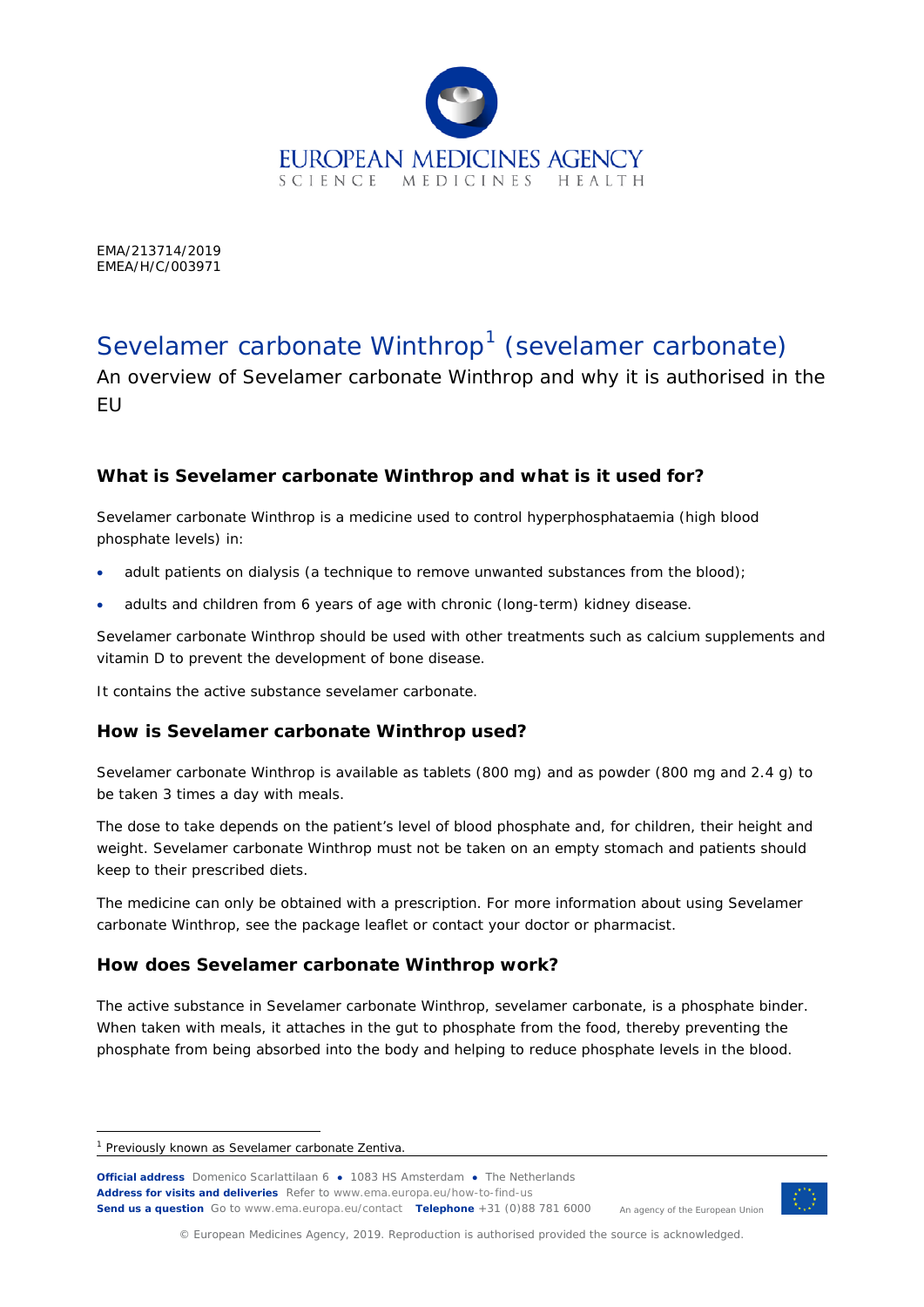## **What benefits of Sevelamer carbonate Winthrop have been shown in studies?**

Sevelamer carbonate Winthrop has been shown in studies to be effective at lowering levels of blood phosphate in patients with hyperphosphataemia.

In two main studies in 110 adults with kidney disease who were on dialysis, Sevelamer carbonate Winthrop brought phosphate levels down to around 1.5-1.6 mmol/l (which is within or close to the normal range) and was as effective as another approved medicine Renagel.

In a third main study in 49 adults who were not on dialysis, Sevelamer carbonate Winthrop reduced phosphate levels from 2.0 mmol/l to 1.6 mmol/l.

Finally, a main study also showed that Sevelamer carbonate Winthrop was effective at lowering phosphate levels in 100 children: children who took Sevelamer carbonate Winthrop had a greater reduction in phosphorous (0.87 mg/dl) than those taking placebo (a dummy treatment) who had a rise in phosphorous of 0.04 mg/dl.

## **What are the risks associated with Sevelamer carbonate Winthrop?**

The most common side effects with Sevelamer carbonate Winthrop (which may affect more than 1 in 10 people) are nausea (feeling sick), vomiting, upper abdominal (belly) pain and constipation. For the full list of side effects of Sevelamer carbonate Winthrop, see the package leaflet.

Sevelamer carbonate Winthrop must not be used in people with low blood phosphate levels or with bowel obstruction (a blockage in the gut). For the full list of restrictions, see the package leaflet.

## **Why is Sevelamer carbonate Winthrop approved?**

Studies show that Sevelamer carbonate Winthrop is effective at reducing levels of blood phosphate in patients with hyperphosphataemia, and its side effects are considered manageable. The European Medicines Agency therefore decided that Sevelamer carbonate Winthrop's benefits are greater than its risks and it can be authorised for use in the EU.

## **What measures are being taken to ensure the safe and effective use of Sevelamer carbonate Winthrop?**

Recommendations and precautions to be followed by healthcare professionals and patients for the safe and effective use of Sevelamer carbonate Winthrop have been included in the summary of product characteristics and the package leaflet.

As for all medicines, data on the use of Sevelamer carbonate Winthrop are continuously monitored. Side effects reported with Sevelamer carbonate Winthrop are carefully evaluated and any necessary action taken to protect patients.

## **Other information about Sevelamer carbonate Winthrop**

Sevelamer carbonate Winthrop received a marketing authorisation valid throughout the EU on 15 January 2015. This authorisation was based on the authorisation granted to Renvela in 2009 ('informed consent').

Further information on Sevelamer carbonate Winthrop can be found on the Agency's website: [ema.europa.eu/medicines/human/EPAR/sevelamer-carbonate-winthrop.](https://www.ema.europa.eu/en/medicines/human/EPAR/sevelamer-carbonate-zentiva)